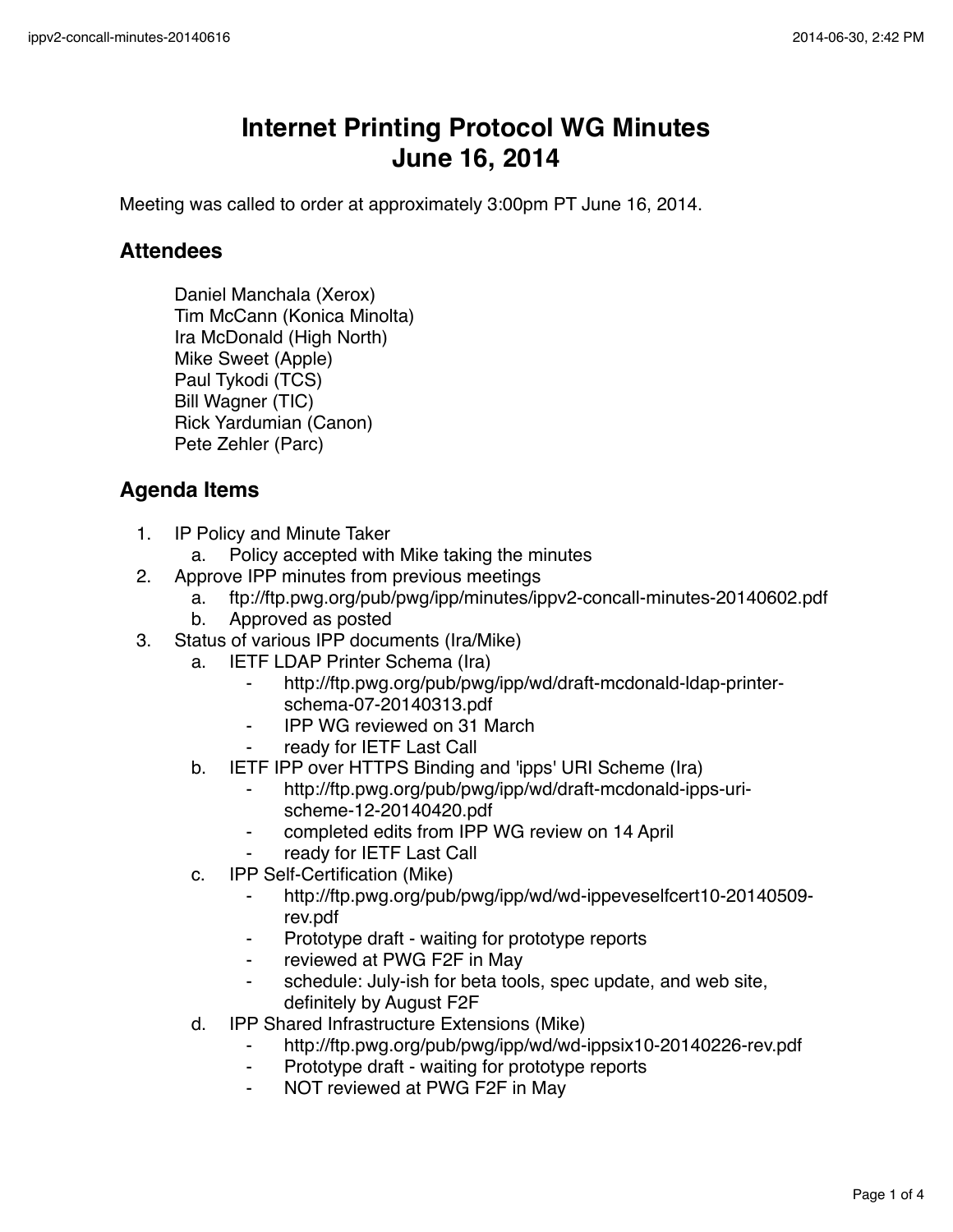- schedule: as per F2F
- 4. IPP Scan Service (Pete Zehler)
	- a. http://ftp.pwg.org/pub/pwg/ipp/wd/wd-ippscan10-20140509-rev.pdf
	- b. Stable draft completed IPP WG last call
	- c. reviewed at PWG F2F in May<br>d. SC has approved PWG Last 0
	- SC has approved PWG Last Call to not span the August F2F
	- e. Proposal for adding destination auth info
		- Mike objected to sparse array and proposed an alternative
		- Will have separate member attributes for each auth element
			- access-user-name (name(MAX))
			- ⁃ access-password (octetString(MAX))
			- access-pin (octetString(MAX))
			- ⁃ access-x509-certificate (1setOf octetString(MAX))
			- access-oauth-token (octetString(MAX))
			- ⁃ access-kerberos-token (octetString(MAX))
			- ⁃ etc.
			- Action: Mike to post updated proposal for destination-accesses
- 5. "job-password-encryption-supported in PWG 5100.11 (Smith Kennedy)
	- a. http://www.pwg.org/archives/ipp/2014/018028.html
	- b. current keyword 'sha' is ambiguous (does this mean 'sha1' or what???)
	- c. SHA-0 withdrawn in 1996 by US NIST
	- d. SHA-1 deprecated in 2010 and withdrawn in 2013 by US NIST
	- e. SHA-2 has no known practical attacks at present
	- f. SHA-3 (Keccak) selected in 2012 by US NIST
	- g. Daniel suggested many keyword including hash output lengths
	- h. Mike suggested looking at IANA registries (e.g., TLS algorithms registry)
	- i. Ira doesn't like embedded hash output length in these keywords
	- j. How to deal with "sha"?
		- ⁃ Deprecate
		- ⁃ Document that "sha" means SHA1
		- ⁃ Add "sha2-224", "sha2-256", "sha2-384", "sha2-512", "sha2-512\_256"
		- Future: "sha3-NNN" and "shake-NNN" (with bit length/varients) pending on US NIST draft
- 6. "printer-output-tray" in PWG 5100.13 (Jeremy Leber)
	- a. http://www.pwg.org/archives/ipp/2014/018037.html
	- b. http://www.pwg.org/archives/ipp/2014/018025.html
	- c. ABNF error for "output-stacking-order" and "output-page-delivery"
	- d. Should both move from "output-opt" to "output-req" production
		- Yes, pending errata for JPS3
- 7. IPP Finishings/2.0 and SM JDFMAP (Rick, Ira, Mike)
	- a. ftp://ftp.pwg.org/pub/pwg/ipp/wd/wd-ippfinishings20-20140509-rev.pdf
	- b. Prototype draft waiting for prototype reports
	- c. Reviewed at PWG F2F in May
	- d. Schedule PWG Last Call Q3 2014
	- e. ftp://ftp.pwg.org/pub/pwg/sm3/wd/wd-smjdfmap10-20140604-rev.pdf
	- f. Mike sent proposed "finishings-col" mappings for JDFMAP to SM3 WG list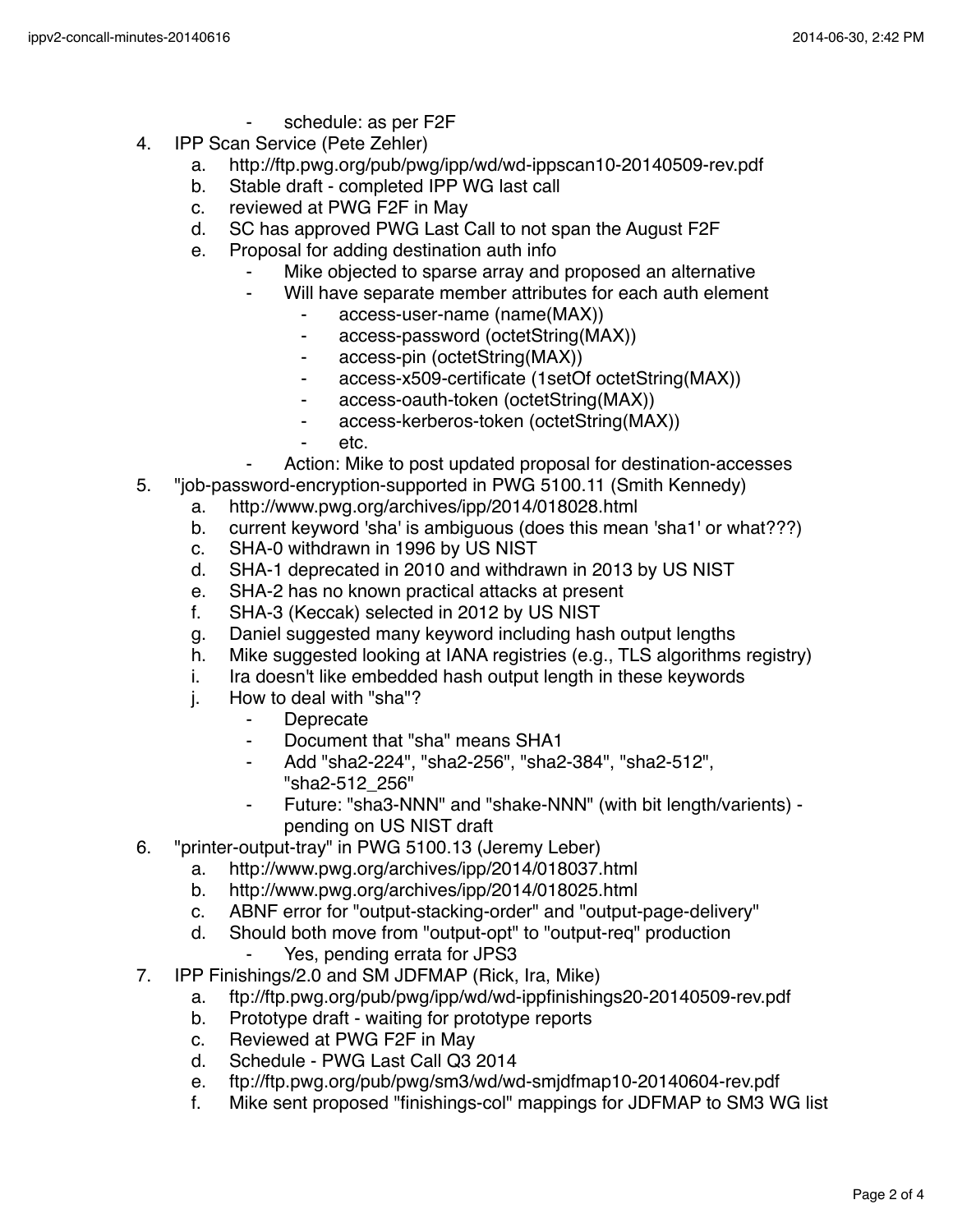- **Coating** 
	- May map as a separation (as part of the marking process, vs. a finishing process in IPP/SM)
	- Also 7.6 ColorIntent specifies coatings, might be combined with separations?
	- ⁃ Also Varnish
	- Needs more discussion with Rainer
- Maybe import JDF coating types? Mike will review
- **TrimmingType** 
	- Also maps to multiple JDF Groups (Scoring and a couple others besides Cutting and Perforating)
- Folding forgot to fill in the rest but there is a fairly direct mapping
	- FoldingOffset -> /@Travel
	- FoldingReferenceEdge -> /@From (front or left vs. top, left, bottom, right)
- 8. New HTTP/1.1 RFCs published (Mike)
	- a. http://www.pwg.org/archives/ipp/2014/018023.html
	- b. All PWG Editors begin to use these references immediately
- 9. printer-state-reasons
	- a. Severity codes:
		- Not deprecated, required by 2911
		- ⁃ Mapped directly from prtAlert severity, vendors should always include suffix in printer-state-reasons and in printer-alert values
	- b. Media empty on bypass tray
		- Should not normally report it since the tray is usually empty (not an alert)
		- ⁃ Vendor can provide configuration option for customers that use bypass tray as a regular media source (always have labels loaded, etc.)
		- Something to include in the Implementor's Guide 2.0
- 10. output-bin values:
	- a. Add more values?
		- Vendors can propose new values on the IPP list
		- ⁃ Once approved we just push an update to the IANA registry

## **Next Steps / Open Actions**

- Next IPP conference calls June 30 and July 14, 2014 at 3pm ET
- Action: Mike to post updated proposal for destination-accesses
- Action: Pete to post proposal for destination authentication information to IPP list (DONE)
- Action: Mike to post media size summary to IPP and add to registry (PENDING need to add to registry)
- Action: Ira to add comments to Printer MIB for fax-modem-protocol-error and xxxrecoverable-storage-error - suffix dropped from IPP keyword with corresponding suffix (-error, -report, -warning) added depending on the printer state. (PENDING)